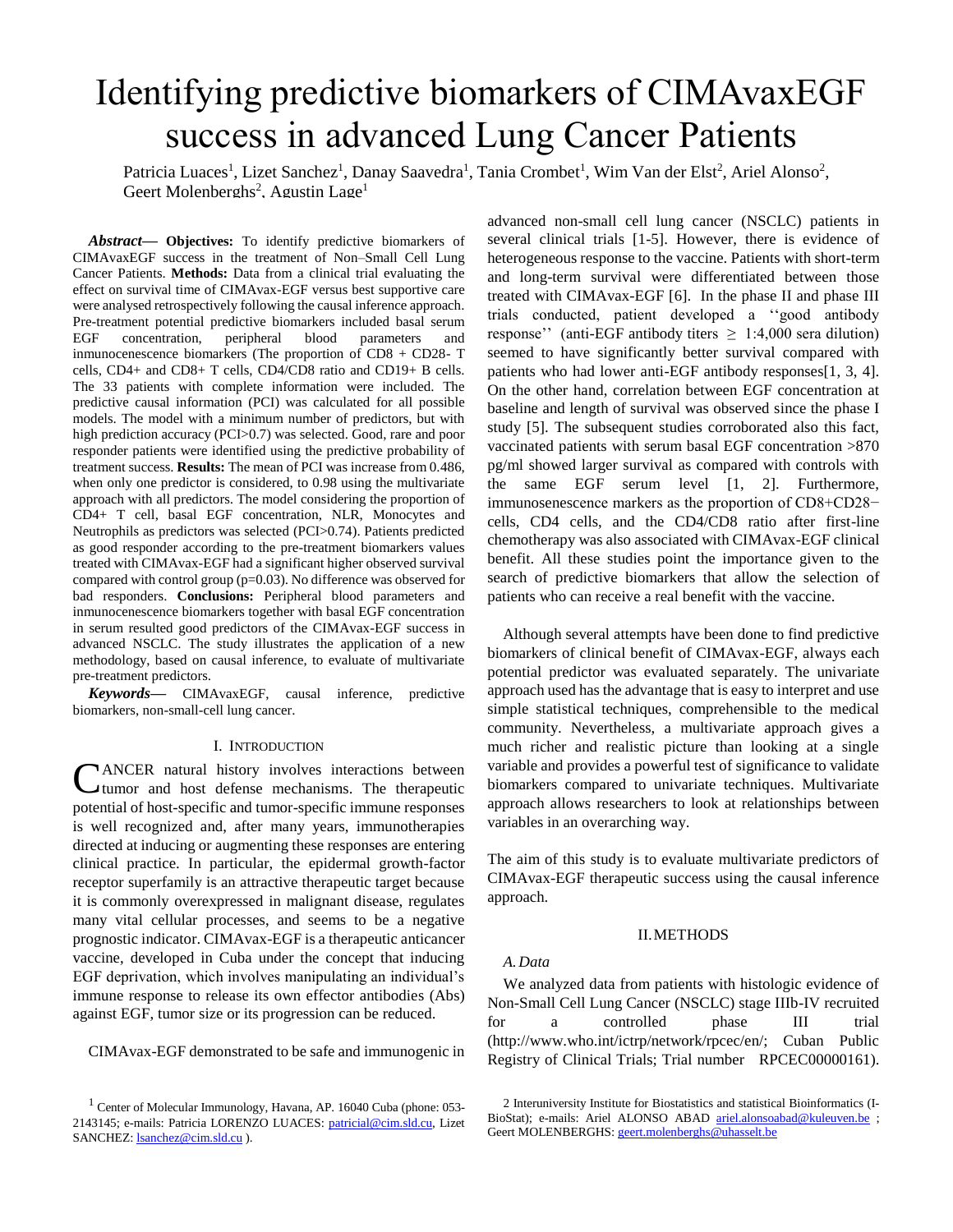We selected all patients with measures of pre-treatment basal EGF concentration, peripheral blood parameters, inflammation and inmunocenescence biomarkers. The methods and results of these trials have been reported elsewhere[1, 7]. Briefly, patients were randomized to either vaccine Arm (CIMAvaxEGF plus Best Supportive Care) or Control Arm (only Best Supportive Care). The eligible patients were those aged 18 years or older with histologically or cytological confirmed stage IIIb or IV NSCLC, and with an Eastern Cooperative Oncology Group (ECOG) performance status of 0 to 2. All patients had received 4 to 6 cycles of platinum-based chemotherapy before random assignment and had finished first-line chemotherapy at least 4 weeks before entering in the trial. Pregnancy or lactation, secondary malignancies, or history of hypersensitivity to foreign proteins rendered patients ineligible. The primary efficacy endpoint was the survival time, defined as elapsed time since trial inclusion to death.

The potential pre-treatment predictive variables considered were basal serum EGF concentration, peripheral blood populations (absolute neutrophils, lymphocyte, monocytes and platelets counts, neutrophil-to-lymphocyte ratio and platelet-tolymphocyte ratio) and inmunocenescence biomarkers (The proportion of  $CD4 + T$  cells and  $CD4/CD8$  ratio). We only included in this work data from 40 patients who had completed measures of the potential pre-treatment predictive variables..

#### *B.Modeling approach*

# *Calculation of the predictive causal inference association for all possible models*

Following the causal inference approach proposed by Alonso and colleagues [8], we analyzed each of our potential predictors separately, in a univariate way, and later all possible combinations of them. For all, the predictive causal information (PCI) was calculated. It was defined as the correlation between the treatment effect and the predictors. PCI indicate the prediction accuracy, i.e., how accurately one can predict the individual causal treatment effect on the true endpoint for a given individual, using his pre-treatment predictor measurements. The interpretation is similar to the widely used correlation coefficients. If PCI is exactly 1, that's indicate a perfect prediction of the individual causal treatment effect using the values of predictors. The closer the values are to zero, the lower the model's ability to predict the real benefit of the patient from the values of the predictors. The prediction accuracy was classified according to the value of the PCI as negligible (PCI $\leq$ 0.3), low accurate (0.3< PCI $\leq$ 0.5), moderately accurate  $(0.5 < PCI \le 0.7)$ , highly accurate  $(0.7 < PCI \le 0.9)$  and very high  $(0.9 < PCI \leq 1)$ . All calculation where performed using the R library EffectTreat.

Selection of a model taking into account its complexity and prediction accuracy

The inclusion of more predictors will always lead to an increase in information about the effect of individual causal treatment. However, measuring and collecting data on multiple predictors can increase the burden for clinical investigators,

patients and generate higher costs. We propose to follow the criterion of parsimony, that is, to select a model with the correct amount of predictors necessary to explain the data well. Firstly, within the combinations with the same number of predictors, we select the one with the highest PCI value. Then we classify its accuracy according to the scale previously described. Finally, we chose the model with a minimum number of predictors (lowest complexity), but with all the PCI values above 0.7, that is, with a high prediction accuracy.

# *Identification of good, rare and bad responders to the treatment*

The classic definition of responder (tumor reduction or complete remission) is modified in this investigation to adapt to the more general clinical situation. We define good responders as patients under the new treatment, who benefit from it. Their benefit is manifested in the fact that their value of the survival time is longer than that of patients with the same characteristics (predictive factors), randomized in the control group. The causal inference approach implies a comparison between what actually happened with the new treatment and what would have happened if the patient had received the control treatment. The key challenge is that it is not possible to observe both outputs simultaneously in the same patient and should be approximated with reference to a comparison group. In the methodology proposed by Alonso (2015), the authors introduce a sensitivity analysis to handle this problem. They assume a range of possible values for the correlation between the potential outcomes and for each correlation they estimate the probability of treatment success for an individual patient. Considering this, here an individual is classified as a good responder if all their probabilities of treatment success are estimated greater than 0.5. We define bad responders to be patients under the new treatment who are harmed by it, that is, if all the probabilities of treatment success are lower than 0.5. Consequently, rareresponders would be patients who are neither good nor bad responders. In this last group are the patients that depending on the correlation between the potential outcomes can have values of probability of treatment success above and below 0.5

#### *Subgroup analyses for survival benefit*

To show the heterogeneity in the response to CIMAvax-EGF, the Kaplan Meier survival estimation was carried out in the good and poor responder patients. The log-rank test was used to compare the survival for the treated and control groups inside the subgroups identified by the biomarkers.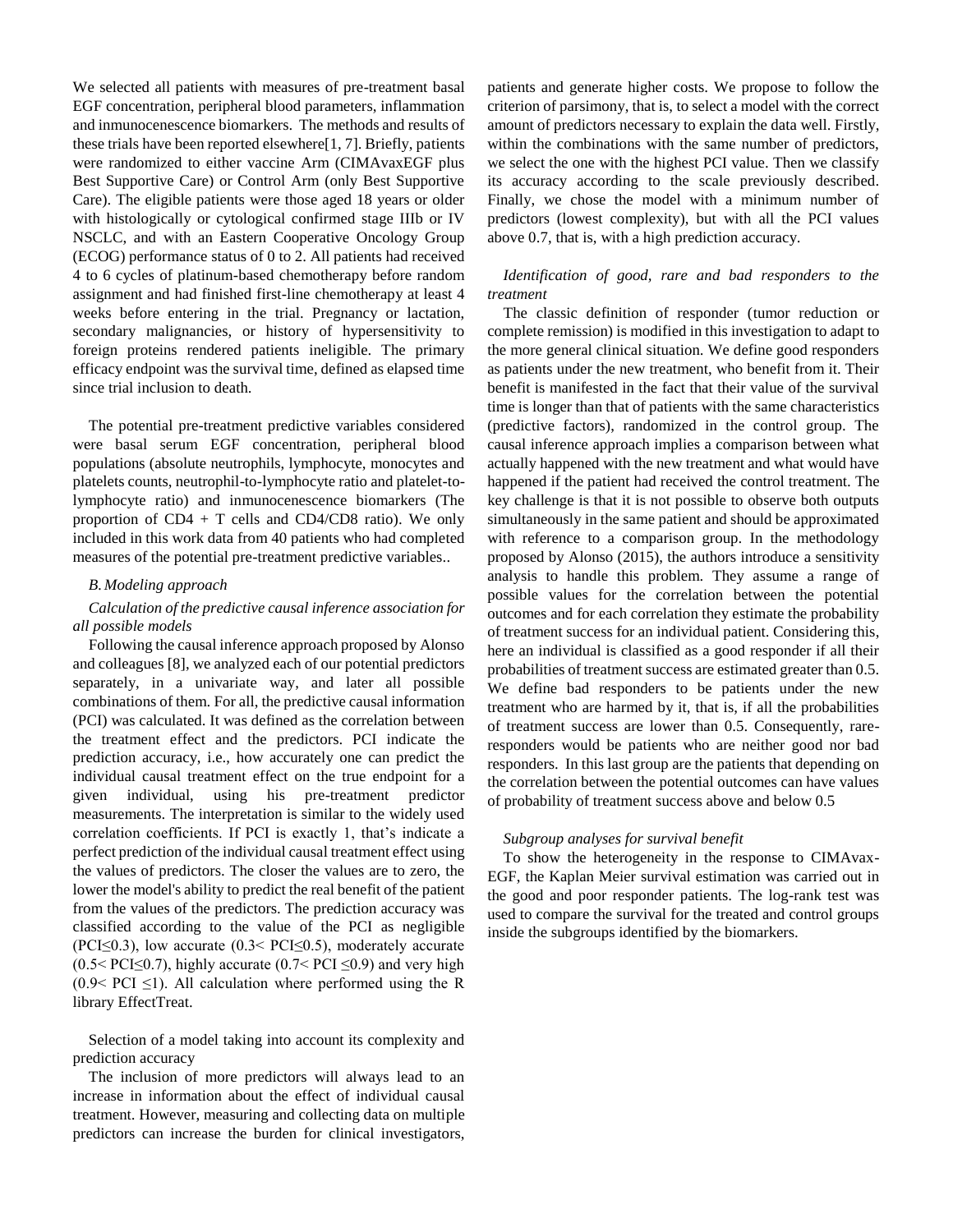## III. RESULTS

*.*

## *Calculation of the predictive causal inference association for all possible models*

Predictive individual causal association was univariate evaluated for each predictor, along all possible "realities" for the correlation between potential outcomes. The mean, minimum and maximum values of PCI for each model, as well as the accuracy is shown in Table 1. Note that all univariate models were negligible or low accurate. The proportion of CD4+ cell was the best predictor in the univariate analysis with a PCI of 0.49.

**Table 1**. Predictive Individual Causal Inference association (PCI) for each predictor.

| Predictors                     | <b>PCI</b>             |
|--------------------------------|------------------------|
|                                | mean (min-max)         |
| <b>Basal EGF</b> concentration | $0.005(0.003-0.008)$   |
| Eosinophils                    | $0.001(0.001-0.002)$   |
| Lymphocytes                    | $0.007(0.005 - 0.012)$ |
| Neutrophils                    | $0.030(0.019-0.051)$   |
| Platelets                      | $0.036(0.023-0.059)$   |
| Monocytes                      | $0.163(0.108-0.259)$   |
| <b>NLR</b>                     | $0.025(0.016-0.043)$   |
| <b>PLR</b>                     | $0.004(0.003-0.008)$   |
| Proportion of CD19+ B cell     | $0.053(0.034-0.087)$   |
| Proportion of CD8+ T cell      | $0.087(0.062 - 0.127)$ |
| Proportion of CD8-CD28-T cell  | $0.148(0.098-0.239)$   |
| $CD4 + /CD8 +$ ratio           | $0.443(0.324-0.626)$   |
| Proportion of CD4+ T cell      | $0.486(0.353 - 0.694)$ |

## *Selection of a model taking into account its complexity and prediction accuracy*

The PCI values were calculated for the 8204 models defined considering all possible combinations of the biomarkers. The model with the 13, biomarkers reach a mean PCI value of 0.98 indicating that prediction accuracy of the complete model is very high. Figure 1 shows the increase in the values of PCI with the number of predictors. Note that from the model with 5 predictors (Proportion of CD4+ T cell, basal EGF concentration, NLR, Monocytes and Neutrophils) a high accuracy is obtained. Importantly, the minimum PCI obtained with the 5-dimensional predictor (min= 0.74) already exceeds the maximum value obtained for the best univariate predictor (Proportion of CD4+ T cell, max Pred-ICA=0.69). This was the model selected.



**Figure 1.** Predictive individual causal association by the best model according to the number of predictors: 1-proportion of CD4+ T cell, 2- proportion of CD4+ T cell and absolute monocytes counts, 3- proportion of CD4+ T cell, NLR and Neutrophils, 4- proportion of CD4+ T cell, NLR, Neutrophils and Eosinophils, 5- Proportion of CD4+ T cell, basal EGF concentration, NLR, Monocytes and Neutrophils, 6- Proportion of CD4+ T cell, Proportion of CD8+ T cell, basal EGF concentration, NLR, Monocytes and Neutrophils, 7- Proportion of CD4+ T cell, Proportion of CD8+ T cell, basal EGF concentration, NLR, Monocytes, Neutrophils and Eosinophils

#### *Identification of good, rare and bad responders to the treatment*

Using the selected model, we can compute the probability of treatment success for an individual patient. These probabilities are shown in Figure 2 in three different scenarios of predictor's values. The probability of treatment success is higher than 0.5 in all "realities" for the first imaginary patient, an individual with basal EGF concentration=1700, CD4+ T cells=65, CD4/CD8 ratio=3, NLR=2 and Neutrophils=55. This probability increases when the value of the correlation between the potential effect of the treatment and the effect of best supportive care (control) increases. This patient may be considered as a good responder to the treatment. For the second scenario, we considered a patient with basal EGF concentration  $=800$ , CD4+ T cells  $=60$ , CD4/CD8 ratio=3, NLR=1, Neutrophils=70. For this patient the treatment has the same probability of success as of failure. Finally, for the last scenario, a patient with lower values of basal EGF concentration in serum, low proportion of CD4+ T cell, and low NLR (basal EGF concentration =500, CD4+ T cells =20, CD4/CD8 ratio=1, NLR=0.5, Neutrophils=75) was considered. The probability of treatment success in this case is lower than 0.5 in all possible "realities". This patient may be considered as a bad responder to the treatment. Using the Excel score sheet developed (see the supplement) one can calculate the expected individual causal treatment effect. Therefore, we classify all patients in three groups: good responders, rare and bad responders.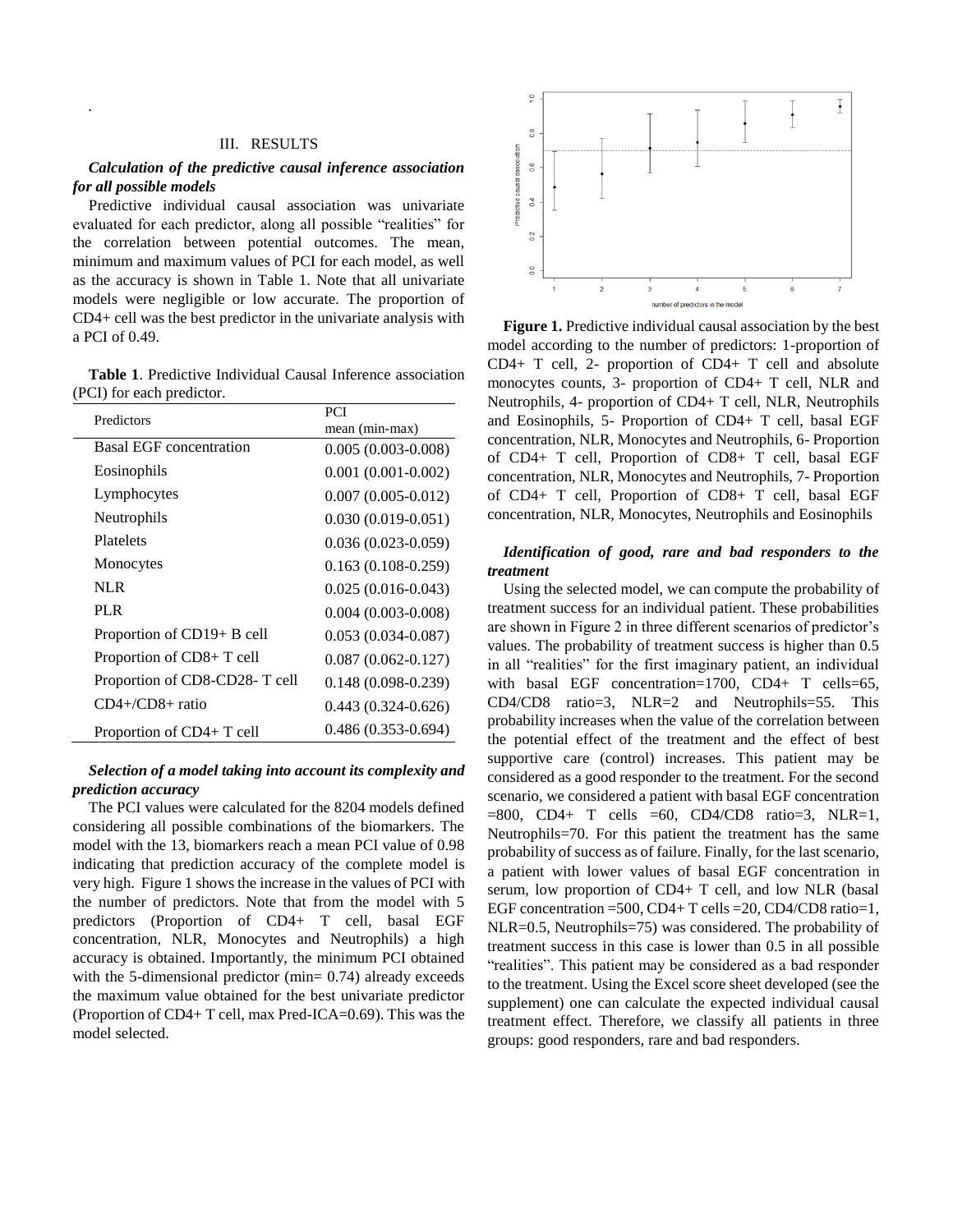

**Figure 2** Predictive probability of treatment success for three examples of a) Good responder (basal EGF concentration=1700, CD4+ T cells=65, CD4/CD8 ratio=3, NLR=2, Neutrophils=50), b) Rare (basal EGF concentration  $=900$ , CD4+ T cells  $=35$ , CD4/CD8 ratio=3, NLR=2, Neutrophils=55) and c) Bad responders (basal EGF concentration =200, CD4+ T cells =10, CD4/CD8 ratio=1, NLR=1, Neutrophils=60) to CIMAvax-EGF

#### *Subgroup analyses for survival benefit*

The survival curves for good and bad responders is shown in the Figure 3. A great difference is observed between the treated and control groups but for patients classified as good responders according to the model. Almost 50% of these patients resulted long term survivors (live more than 2 years), while no long term survivors were observed between patient received best supportive cares only. In contrast, patients predicted as bad responders had a survival time comparable to the controls with the similar biomarkers characteristics.



**Figure 3**. Kaplan Meier survival curves for patient treated with CIMAvax-EGF and control for a) good responders, b) poor responders.

## IV. DISCUSSION

Use e Together with the predictive biomarkers previously reported (T cell subpopulations and the EGF serum levels) our finding suggest, for the first time, the importance of the blood markers (NLR, Monocytes and Neutrophils) to predict the therapeutic success of CIMAvax-EGF. From the methodological point of view, the study shows the usefulness

of the multivariate causal inference approach to identify a good combination of predictive biomarkers and to illustrate the application of this methodology for the identification of subgroups of advanced lung cancer patients with good, rare and bad probabilities of success with CIMAvax-EGF.

Previous studies evaluating the biomarkers of CIMAvaxEGF, used a univariate approach and looked at a single biological phenomenon. On the one hand, there are studies reporting the role of the EGF circulating in blood in the success of CIMAvaxEGF and the relationship with the mechanism of action of this immunotherapy [1, 3]. They highlighted that the EGF level in patients' sera could be simultaneously a biomarker of poor prognosis and a predictive factor of CIMAvax-EGF benefit. On the other hand, the biomarkers related to immunosenescence and its relationship with the CIMAvax-EGF therapeutic success was assessed by Saavedra and colleagues (2016). They found that patients treated with CIMAvax-EGF with CD4+ T cells counts greater than 40%, CD8+CD28− T cells counts lower than 24% and a CD4/ CD8 ratio >2 after first-line platinum-based chemotherapy, achieved a significantly large median survival, as compared to controls with the same phenotype. In these studies, the biomarkers, as is common in medical research, where dichotomized using the median or an optimal cut point. This follows the clinical practice of labelling individuals as having or not an attribute. Nevertheless, it is well known in the methodological literature that dichotomization of continuous variables introduces major problems include loss of information, reduction in power and uncertainty in defining the cut point [9]. The present study has as a strength that allows the analysis of the role of all these biomarkers jointly taking advantage of the continuous measurement scale. Moreover, it incorporates some markers of peripheral blood that have been related to the inflammatory process [10].

Currently, most pre-treatment predictors of therapeutic success are evaluated using correlational techniques. Regression model, the most used method, is able to include prognostic variables as a main effect and predictive variables in an interaction with treatment variable. A statistically significant and large interaction effect usually indicates potential subgroups that may have different responses to the treatment. However, in the conventional regression method to specify the interaction term the knowledge of predictive variables is required in advance. Such pre-specification of a regression model usually fails to identify the correct subgroups due to large number of covariates and complex interactions among them. The methodology used here was introduced to overcome these problems [8].

We recognize that there are limitations in the study because the small sample size and the possible biases inherent in any retrospective study. A new confirmatory study with a larger sample size is now being carried out to validate the predictive value of the biomarkers identified.